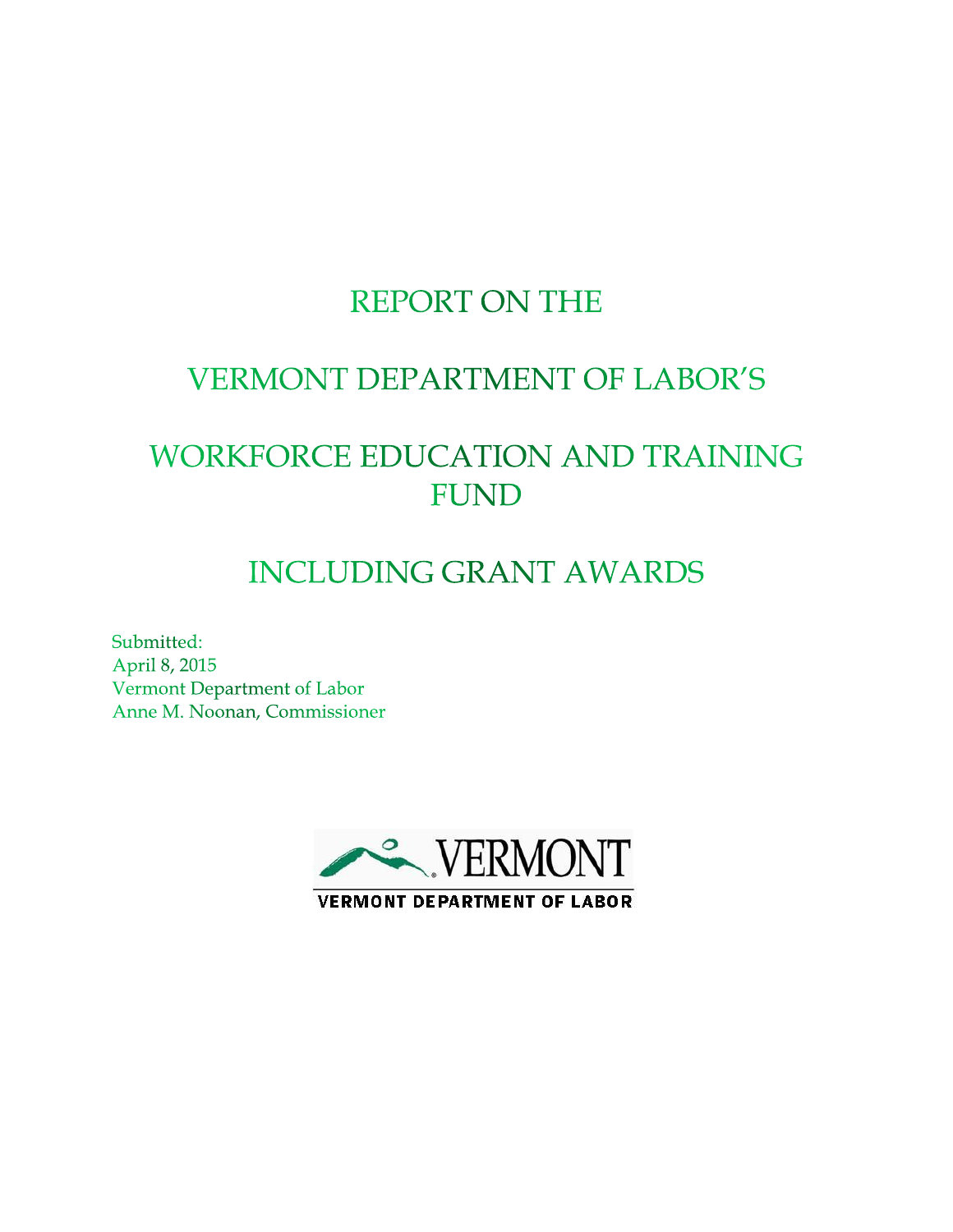### **Vermont Department of Labor Report on Vermont's "Next Generation" Funding**

Under the FY15 Appropriations Act, Section B.1100.1 requires a recommendation from the State Workforce Investment Board to the Governor for the proposed allocation of the State's General Fund for the "Next Generation" (NG) program. A wide variety of objectives have been funded from the NG money. They include: employer-based job training; K-12 career advancement; access to college; provision of medical career training to employment-challenged populations; secondary and postsecondary internships; adult and incumbent worker skill training; and support for entrepreneurs, product innovation and economic development. The review team is recommending a level-funded Next Generation appropriation. The VDOL, in consultation with Agencies of Commerce, Education, and Human Services and SWIB Chair Frank Cioffi, proposed the following budget allocations for the NG Funds for FY16:

#### 1) **Workforce Education & Training Fund** (VDOL): \$1,017,500

The WET Fund money is allocated to the Vermont Department of Labor to support partnerships with Vermont employers, educators and training providers to help Vermonters who are "unemployed, under-employed and in transition from one job or career to another" become employed (10 VSA, 543). The WET Fund is also specifically identified as the fund to help promote Internships for Vermont high-school and college students and recent graduates (24-months' postgraduation). In addition, the WET Fund dedicates \$130K annually to assist 'regional workforce development programs' spearheaded by economic development entities such as local workforce investment boards, local chambers of commerce, development corporations, etc., provided that their work plan helps create jobs and/or connect Vermonters to current job openings.

VDOL has partnered our WET Fund money with our federal Workforce Investment Act funds to successfully train Vermonters for job openings with our Vermont employer community. The WET Fund dollars are truly unique in that they are serving immediate needs of employers to fill jobs – and this varies from the educational system's funds which help create the longer-term pipeline of qualified workers.

VDOL has also used our WET Fund dollars to help the State recruit new employers and encourage new job development. As an example, VDOL currently has five (5) employers who have brought new jobs to Vermont or have committed to creating new jobs in their current-Vermont business, specifically because the State is utilizing WET Fund and federal dollars to help train "unemployed, under-employed or transitioning" Vermonters as new workers.

This program, sponsored by Vermont HITEC, involves intensive 8 to 10 week training, with a guaranteed job at the conclusion of training, an ongoing apprenticeship with guaranteed wage increases; and starting wages paid by these companies between \$14-17 per hour, with guaranteed increases. Through HITEC, Precyse will train up to 45 Vermonters this year, and anticipates 300 medical coding jobs to be grown here in Vermont. Similarly, Triad in Williston is expanding and committing to hire for 50-70 new jobs per year; VIP in Colchester is hiring up to 30 new workers this year; Dartmouth-Hitchcock has used WET Fund dollars to train and hire 50 Vermonters as medical coders, pharmacy techs and registration specialists. Their most recent "class" of 20 included 17 Vermonters from VDOL's program. Husky in Milton will train for 9 new jobs and will also continue their high-school "summer institute" (which we fund under the WETF Internship program), with 19 Vermont juniors and seniors in paid internships. All of these programs involve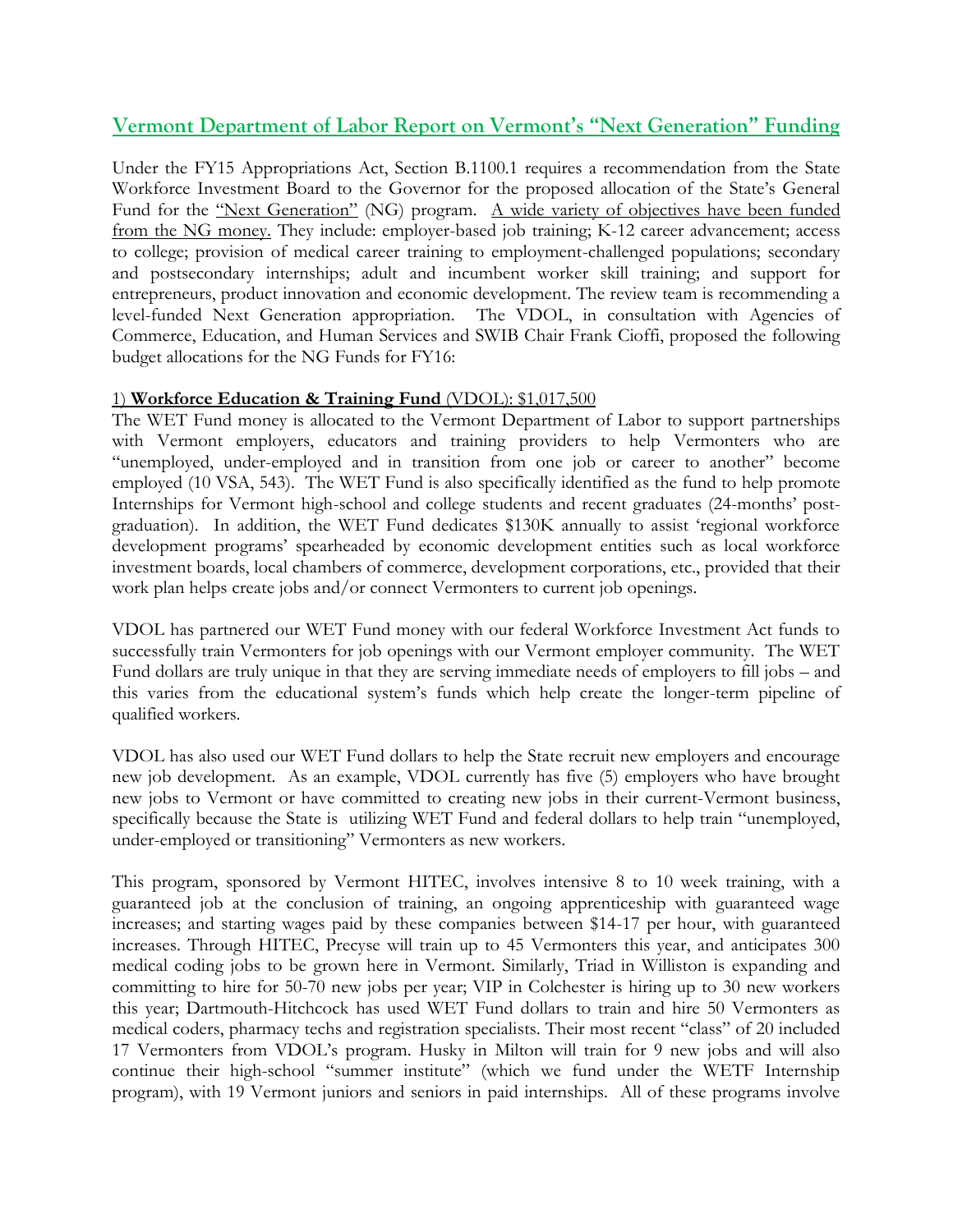significant employer investments – the State funds being used to leverage these funds and make the investment feasible on the part of the employer.

VDOL's goals in utilizing the WET Fund money is to (1) create new jobs in Vermont; (2) save jobs from moving out of Vermont; (3) customize training to match Vermont job seekers with actual job openings of Vermont employers; (4) skill training to allow a Vermont employer to expand if it is clear that new jobs will result; (5) supporting key initiatives such as high school and college internships; (6) job training programs to assist Vermonters with significant employment barriers; (7) Career Readiness Certificate to resolve skill deficiencies and direct participants to additional resources; and (8) Young Vermonters' Career Exploration. If VDOL loses our WET Fund dollars, all of these programs and initiatives will end.

#### 2) **Adult Technical Education** (VDOL): \$360,000

 This is a highly accessible, low-cost program that utilizes the facilities of the Regional Technical Centers. The Centers provide training programs that are either specifically customized for, or in direct alignment with, the workforce needs of regional employers – ensuring that students are highly successful in securing employment upon completion. VDOL is currently in active-planning with two tech centers, and is actively reaching out to all the rest, to increase the offerings of these adult programs, with particular emphasis on jobs in manufacturing, advanced manufacturing, HVAC, IT, and health care. While this Adult Tech Ed funding provides a small amount of funding to each center, most of the cost of tuition for the participating students comes from other state and federal funding sources, VSAC Non-degree grants, federal WIA (participants'-monies), and employer funds. State funds are critical in leveraging the employer contributions. Job growth in Vermont is significantly occurring in lower and middle skill occupations – most of which can be educated and trained for in these Adult Tech Centers.

#### **Internship**

Vermont Department of Labor (VDOL) Internship Program Grants are intended to support workbased learning opportunities with Vermont employers. Eligible applicants include Vermont employers, trade, business and labor associations, schools, and other public and private entities. Applicants must clearly demonstrate ability to manage internships and match Vermont employers with students and recent graduates from public and private secondary and post-secondary schools. Students include *Vermont resident*s in high school or college (in Vermont or out) or those who graduated within the past 24 months, and *non-residents* who are currently enrolled in a Vermont school or who graduated from a Vermont school within the past 24 months.

The payment of wages to interns by employers is favored, particularly for post-secondary students, but programs may provide a stipend based on financial need. Secondary students are eligible to receive academic credit for their participation.

The VDOL Internship Program Grants are available to students of all socio-economic backgrounds.

#### **PY 2015 Internship Programs-Post Secondary**

#### **Brattleboro Development Credit Corporation (\$48,000)**

The *Cooperative Internship Program* provides internship opportunities to students from five Windham Region higher education institutions: Landmark College, Marlboro College, Community College of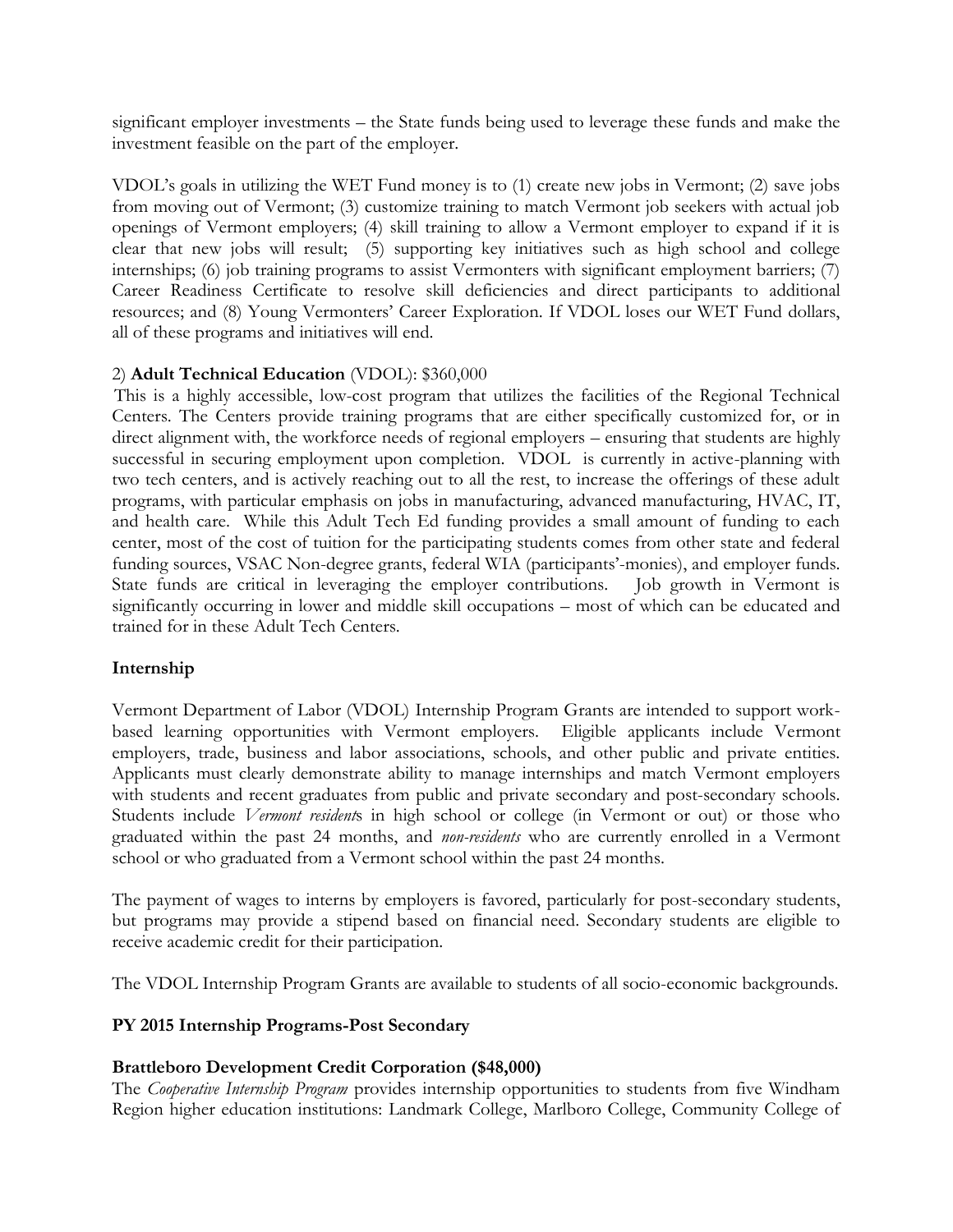Vermont, School for International Training, and Vermont Technical College. The program's goal is to give students enriching, paid, and potentially credit-bearing local internships, as well as exposing them to the variety of career opportunities existing in the region.

#### **Norwich University (\$12,000)**

Norwich has a well-established internship program, including academic internships and non-credit career experience internships. Because of Norwich's rural location students in some of the most popular majors must travel to other locations to find internships in their field. This grant will help those students with their travel expenses.

### **ReSOURCE (\$28,000)**

ReSOURCE's internship opportunities serve youth, 16-24 years old, including: high school students, college students, and youth that have dropped out of high school but are looking for the opportunity to complete their degree while learning job skills. While these youth come from a variety of backgrounds, many are from low-very low income families, others face developmental and/or physical disabilities, and some are refugees trying to assimilate to a new culture. ReSOURCE internship opportunities provide customized programs to help targeted populations overcome barriers to finding and keeping a job. In addition, ReSOURCE offers professional development internships for area college students.

### **Vermont Adaptive Ski and Sports (\$24,000)**

Vermont Adaptive offers competitive and unique internships in the growing fields of therapeutic recreation, outdoor education, adventure recreation, wilderness therapy, environmental education, event planning, marketing, nonprofit management, fundraising, volunteer coordination, public relations and more. The internships provide learning, knowledge, hands-on experience and professional networking to prepare students for employment in Vermont.

#### **VBSR (\$56,000)**

The Vermont Intern Program connects college students and recent graduates with career opportunities in Vermont. Since 2008, the program has helped bridge the gap between Vermont's thousands of graduates seeking career leads and employers seeking skilled workers, with the goal of retaining graduates and growing Vermont's workforce. It has developed relationships with all 21 colleges and universities in Vermont and hundreds of employers.

#### **PY 2015 Internship Programs-Secondary**

### **Vermont HITEC, Inc. (\$43,000)**

The **Husky Summer Institute** will continue to expose high school students to the industry of advanced manufacturing. It will offer junior high school students and returning seniors the opportunity for an 8-week paid internship at *Husky Injection Molding Systems* in Milton, Vermont. First-time interns will also earn 17 college credits from the *Vermont State College System* and be registered in a pre-apprenticeship program for machine operators. For returning interns from the **<sup>2014</sup> Husky Summer Institute**, they will also be eligible to earn an additional 8 college credits from the *Vermont State College System*.

#### **Training Interns for Partnership and Success Statewide Partnership**

The programs funded by VDOL Next Generation money follow the TIPS model (Training Interns for Partnership and Success), which was created by Navicate. TIPS provides teens (ages 16+) with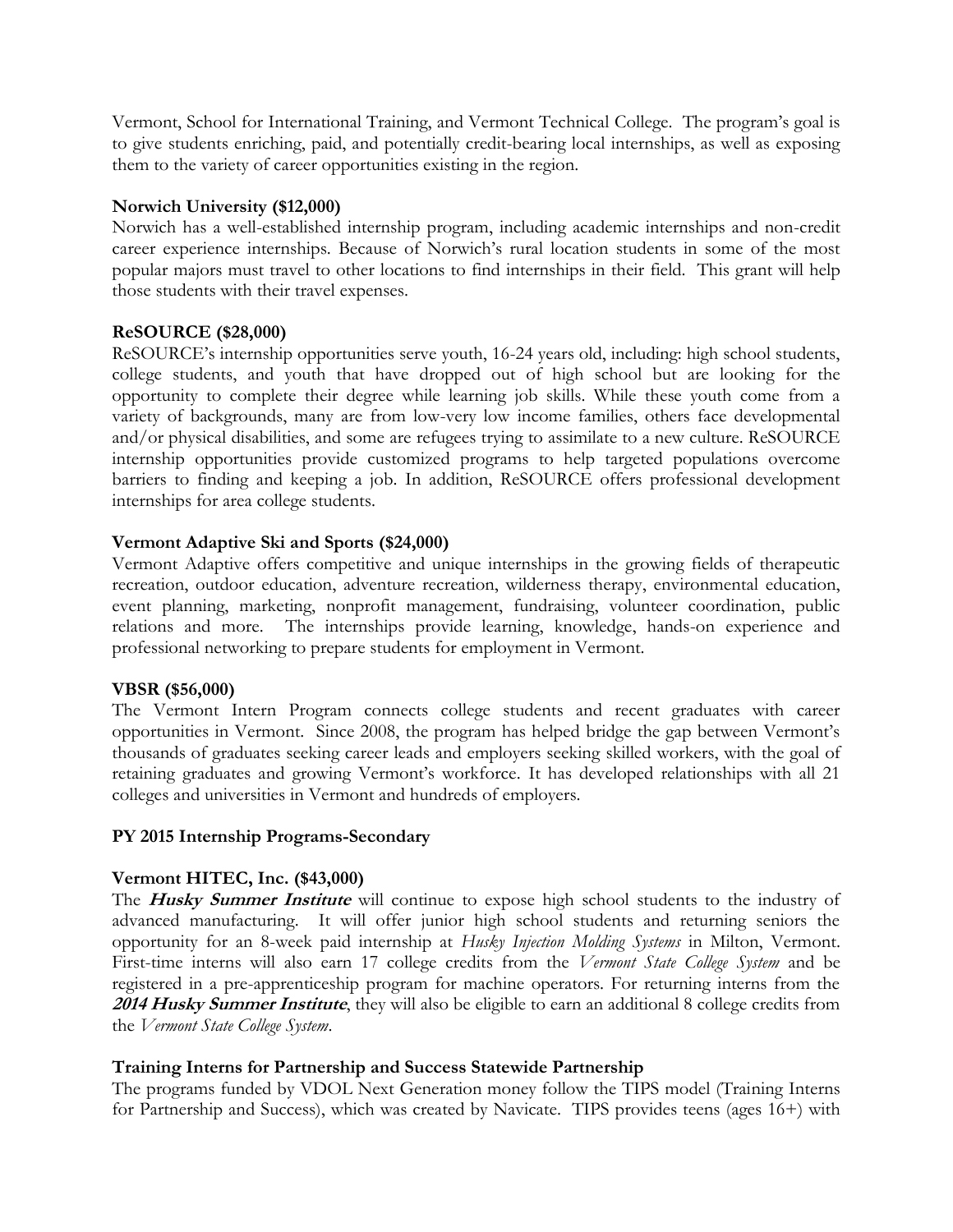an opportunity to learn work-readiness skills, participate in an internship with a local business, earn high school credit, and potentially gain paid employment. The program helps students to identify their own interests, to make the connection to a career field, and to learn more about themselves in a real work environment. The pre-employment skills class is typically delivered in the classroom as part of the regular school day. The curriculum emphasizes building and practicing  $21<sup>st</sup>$  century, including effective communication, networking, problem solving, flexibility, creativity and innovation. Lessons cover the 'how-to's' of: finding and keeping a job, dressing appropriately for the workplace, writing cover letters and resumes, interviewing techniques, working in a multigenerational setting, understanding and using labor market information, using social media to market oneself, and managing finances.

After completing the classroom phase of the program, students are placed into a 40-hour unpaid internship in a field they have identified as interesting. A training plan is developed which includes both hard and soft skills attainment. When completed, the student intern may enter into paid employment.

The advantages of student internships at the high school level are many: positive exposure to a local business encourages them to seek future employment at that business and they realize that opportunities exist in Vermont. "I didn't realize there were jobs here in what I'm interested in; I always thought I'd have to leave," is a sentiment expressed more than once. Employers are more than happy to host interns and often develop a long term mentoring relationship with them. Students leave with skills which enhance their employability.

Evidence shows how important real work place experiences are for our young people, and how important having work-ready young adults is for Vermont.

TIPS Partners:

Bennington County School & Workforce Partnership (\$12,000) Capstone (\$20,000) Franklin Grand Isle WIB (\$25,000) Lake Champlain Regional Chamber of Commerce (\$22,000) Rutland Region Education Corporation (\$22,000) Upper Valley Business and Education Partnership (\$20,000) Statewide coordination and curriculum updates (\$18,000)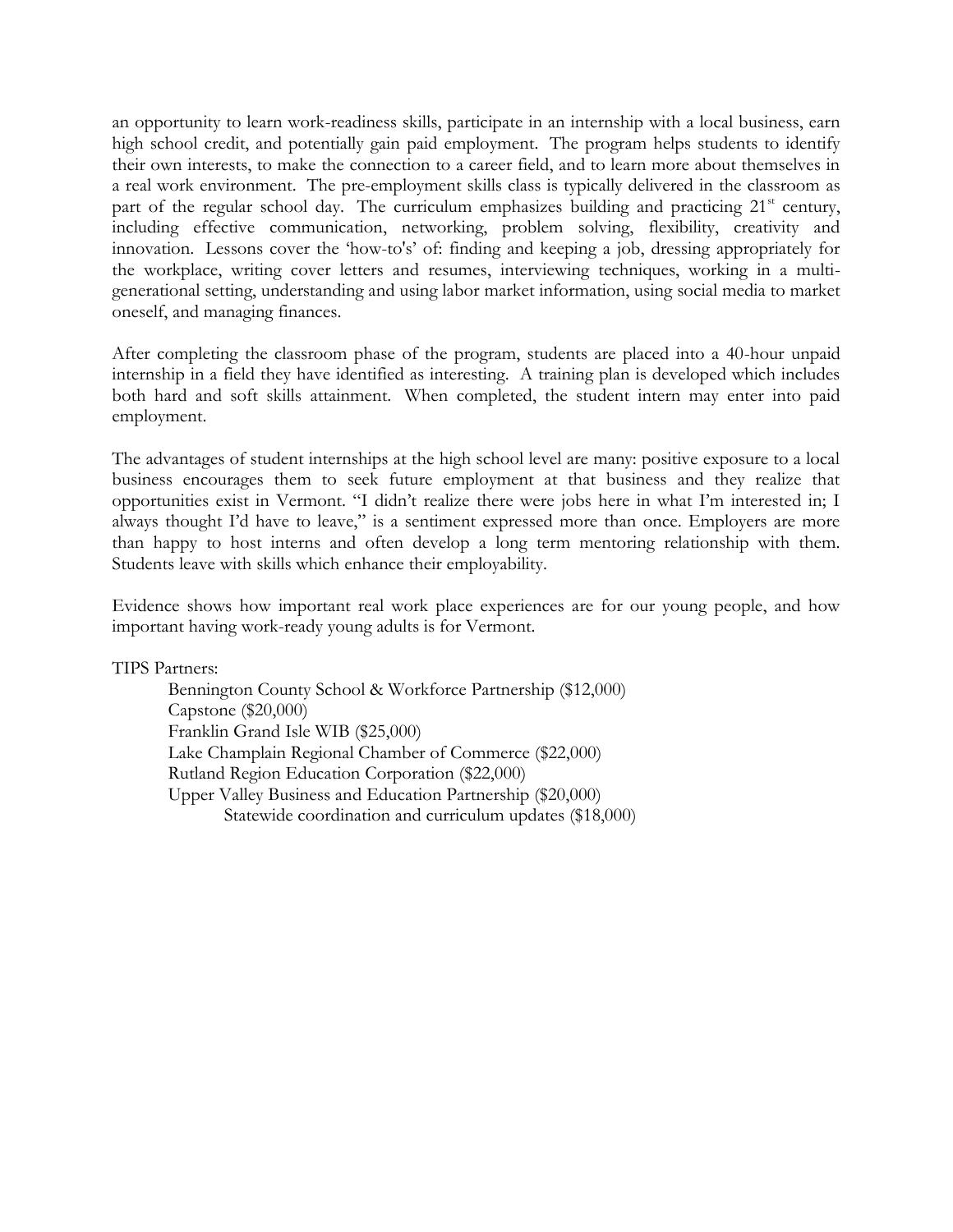#### **Regional Workforce Partnership Grants**

General Information:

Act 199, passed into law in 2014, extended authorization for performance grants for regional workforce education and training activities.

The Commissioner of Labor, in consultation with the Secretary of the Agency of Commerce and Community Development and the State Workforce Investment Board, is authorized to issue grants to support workforce development activities in a region. \$116,500 has been awarded for PY 2015.

Eligible applicants include any organization or person(s) engaged in workforce development activities, provided that the entity is registered to do business in the State of Vermont and is in compliance with Vermont laws. Applicants that positively impact the skills and readiness of the local workforce, support the workforce needs of businesses, create jobs, and improve the economic opportunities for the local workforce, will receive preference in the review process.

#### **PY 2015 Regional Workforce Partnership Grants**

#### **Bennington County Industrial Corporation (\$13,000)**

The Bennington County Industrial Corporation (BCIC) will contract with the Bennington County Regional Commission (BCRC) for a one-year data collection and analysis project—the Bennington Jobs Report, as well as the creation of a 5 year action plan for the Bennington Comprehensive Internship Program (BCIP).

This project will focus on three areas of data collection, which are also the three core constituencies of the BCIP:

- **Jobseekers**,
- **Employers**, and
- **Educational & Job Training Institutions**.

The BCRC will collect aggregate and analyze a variety of specific data, which will help to inform the development of the Coordinator position and the other program goals of the BCIP.

#### **Brattleboro Development Credit Corporation (\$10,000)**

In conjunction with its affiliate organization Southeastern Vermont Economic Development Strategies (SeVEDS), the Supervisory Unions of Windham County (4) and members of the business community, this project is the next phase of our regional workforce study, building upon the information that was developed from our recently completed inventory study. This year's focus will be on the region's career exploration and skills development capacity, developing opportunities for sharing programs and resources across the region, and optimizing and using links between the secondary schools, colleges and businesses to strengthen core skills development and workforce education.

#### **Capstone Community Action (\$13,500)**

Capstone Community Action (Capstone), in partnership with Central Vermont Economic Development Corporation (CVEDC) and community stakeholders provide the framework for a community-focused workforce development body that is responsible for one of the most successful annual job fairs in the state. The partnership also focuses on bringing together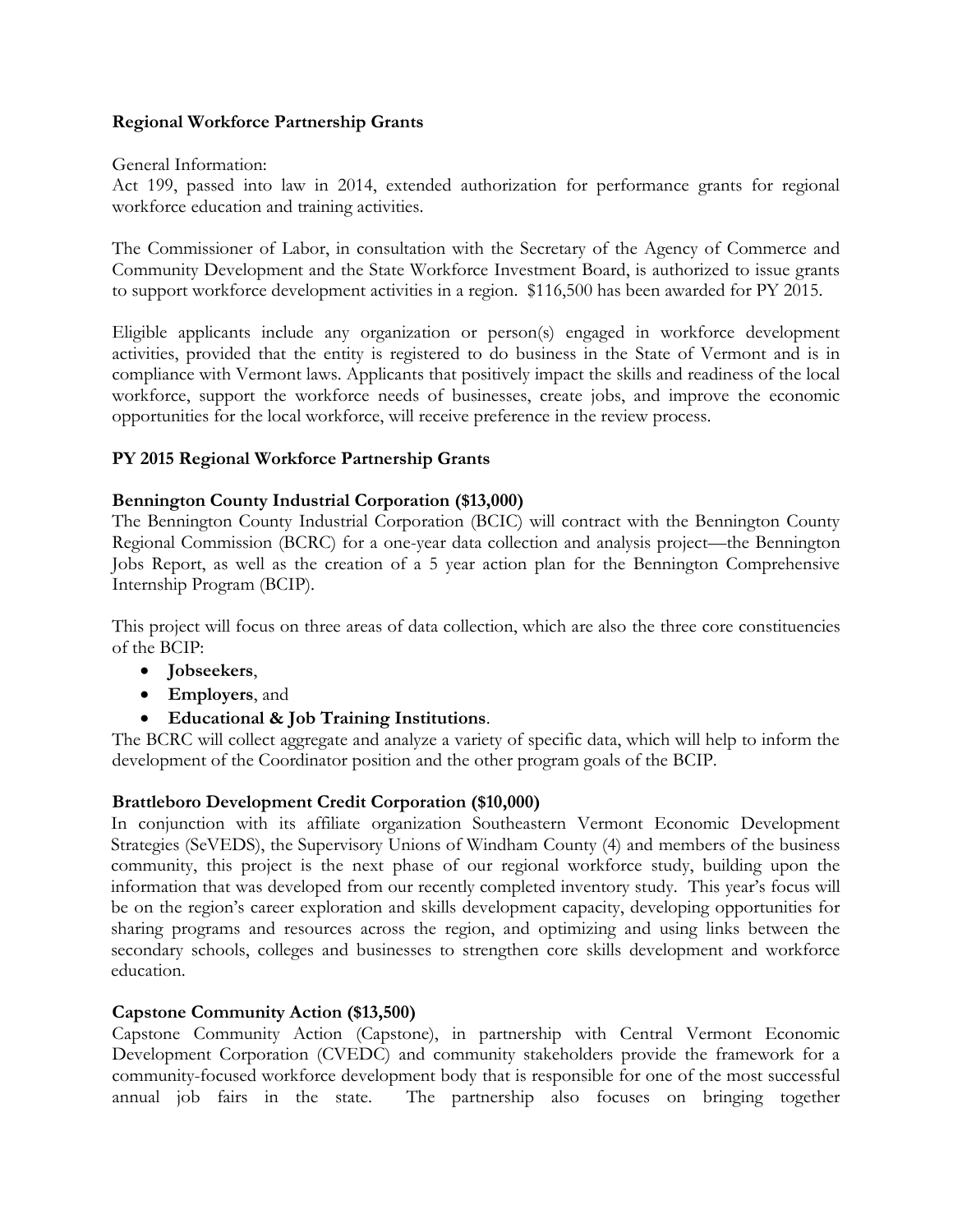businesses/employers and training/education providers in an effort to: identify and aggregate training needs in the community; identify resources to support training/education initiatives; and propose solutions for some of the mutually-identified issues*.* CVEDC will conduct its annual Business Workforce Survey, another activity that produces measurable results and assists in helping area employers recruit qualified employees.

#### **Franklin Grand Isle WIB (\$10,000)**

The Franklin Grand Isle Workforce Investment Board (FGIWIB) is a workforce development and economic development organization focusing on developing the human capital needed for business to thrive in Vermont. FGIWIB will continue and expand Career Awareness activities. FGIWIB works closely with educational partners (CCV, NWTC, CHCC and CCV) to meet the training needs of employers. Employer sector groups in areas of manufacturing meet regularly and as needs arise. This allows contracting training for a group of employers where individual employers do not have enough capacity to make training cost effective.

#### **Green Mountain Economic Development Corporation ((\$10,000)**

GMEDC will promote the top jobs identified in the UVWNA. We are targeting residents of Vermont who are looking for the next opportunity along his or her career path from middle school students to older workers and everyone in between. This will involve partnerships with local employers, education institutions, government agencies, social service agencies, and other nonprofit organizations. It will serve individuals in need of opportunities by providing information on available jobs in our area that provide relatively high total employment and average annual wages. At the same time it will serve employers by reinforcing overall efforts to build and sustain their talent pipelines.

#### **Lake Champlain Regional Chamber of Commerce (\$20,000)**

The Lake Champlain Regional Chamber of Commerce and the Lake Champlain Workforce Collaborative (LCWC), formerly the WIB, has been focusing more of their efforts on Education and Workforce Development. Programs supported by these funds include: **PILOT** (Program to Inspire Leadership, Opportunity and Thought) for high school students; **small BIZ VT summit** which serves all current and future small business owners; **Global Classroom**, an on-line education platform to address the needs of employers for not only their own training needs, but those of their employees; and the **PILOT/Burlington Young Professionals Mentorship Program.**

#### **Lamoille Valley WIB (\$10,000)**

From our surveys and board member experiential knowledge, we will creatively match citizens with training for employment in these categories: heavier technical industries such as HVAC, Ag, and Construction, with an emphasis on safety skills and non-traditional work force; hospitality and culinary management; career exploration and goal setting opportunities for ages 12 – 80; newer medical cluster needs; all job readiness and transferable skills. Entities to be served include the underemployed and unemployed needing work skills, high school students, non-traditional genders exploring careers, entry level employees needing work skills and citizens with disabilities or other barriers to employment.

#### **Patricia Hannaford Regional Technical School District (\$8,000)**

Working in partnership with the Corporation for a Skilled Workforce PAHCC will develop and market "Competency – Based Credentials", which align with VDOL approved apprenticeship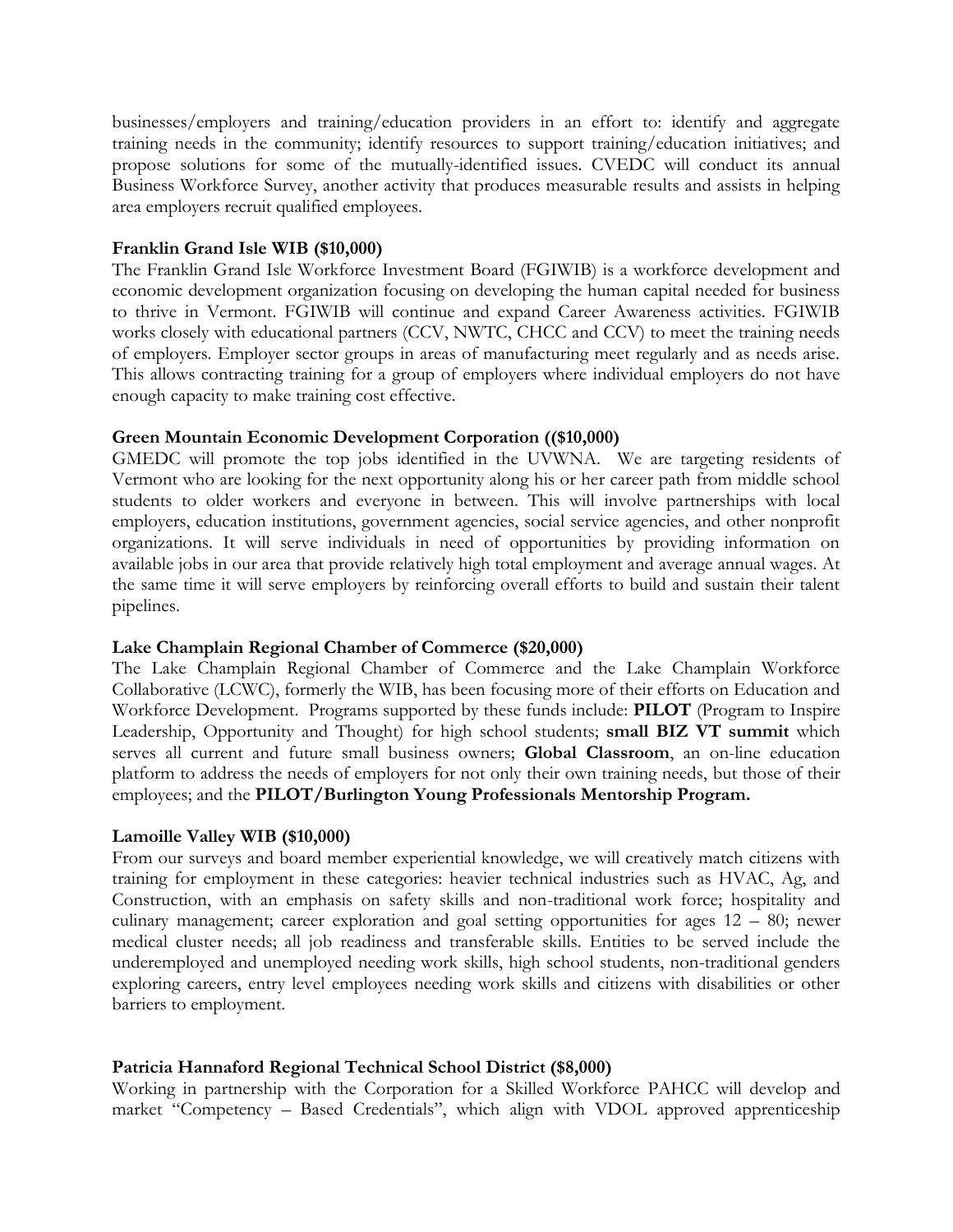programs to businesses. We will develop "stacking credentials in at least three other career pathways: Maintenance Repair- Industrial, Utility Worker/Utilities, Veterinary Technician and develop paid apprenticeships in each. Working in partnership with Vermont Technical College (VTC), Community College of Vermont (CCV), and the Trans – Atlantic Training and Technology Alliance we will develop articulation agreements allowing the competency based credentials to be converted to credits that can be applied to Associate and or Bachelor degrees.

### **ReSOURCE (\$5,000)**

ReSOURCE's Apprentice-style training program serves individuals who are ready to work but need marketable job skills and work credentials for their desired career. Some applicants have been unemployed or under-employed; others are skilled in other trades but are retraining because their jobs have disappeared due to downsizing or relocation, or need new skills after suffering an occupational injury. We want to create a Manufacturing Training Program to meet the needs of local manufacturers. This program will move beyond a "train and pray" style of training to a program designed around available job openings with local employer partners.

### **River Valley WIB (\$10,000)**

The River Valley Workforce Investment Board (RV-WIB) is made up of volunteers representing employer, educators, and human service providers. The RV-WIB serves the northern Windham and southern Windsor county region in The Connecticut River Valley. The RV-WIB also serves as RVTC's Adult Education Program advisory board. The RV-WIB will support two specific initiatives through the Regional Workforce Development Partners' Grant;

- We will continue to build on the success of the past several years' Employment Fairs, and
- We will pilot the region's first Summer Boot Camp for Manufacturing.

#### **Rutland Region Education Corporation (\$10,000)**

The Adult Workforce Council addresses programs for the adult, incumbent workforce.

The Council on Youth addresses programs for the next generation of workers.

1. **Hard to Serve Young Men**: This year we will develop a program to address the issues for the young men in our community who are struggling to engage with education completion and to find work that can provide a sustainable income.

2. **EVOLVE Rutland:** addresses the needs of women professionals in the community

3. **"Your Journey Starts Here**": Now entering its  $6<sup>th</sup>$  year, this event for  $7<sup>th</sup>$  grade students is designed to begin a process of career exploration.

4. Sophomore Career Summit: This will be our 4<sup>th</sup> year for this event, which brings high schools sophomores to Castleton State College for an opportunity to meet in small groups with business representatives of employers from our region.

#### **Windham WIB/SEVCA (\$10,000)**

The Windham Workforce Investment Board (WIB) is a community-driven group dedicated to developing a quality workforce In Southeastern Vermont.

This year SEVCA will focus on **Third Annual Career Expo,** which provides a venue for top employers in Windham County to educate attendees on the types of jobs at their company, on the skills and qualifications needed and to recruit for immediate openings.

**The Ready for Work Program (RFW)** addresses the workforce needs in SE VT by helping the area's unemployed / under-employed workers with little or inconsistent work experience overcome job readiness deficiencies, gain marketable skills, obtain jobs and advance in their careers; thereby providing employers with capable, motivated, ready-to-work employees.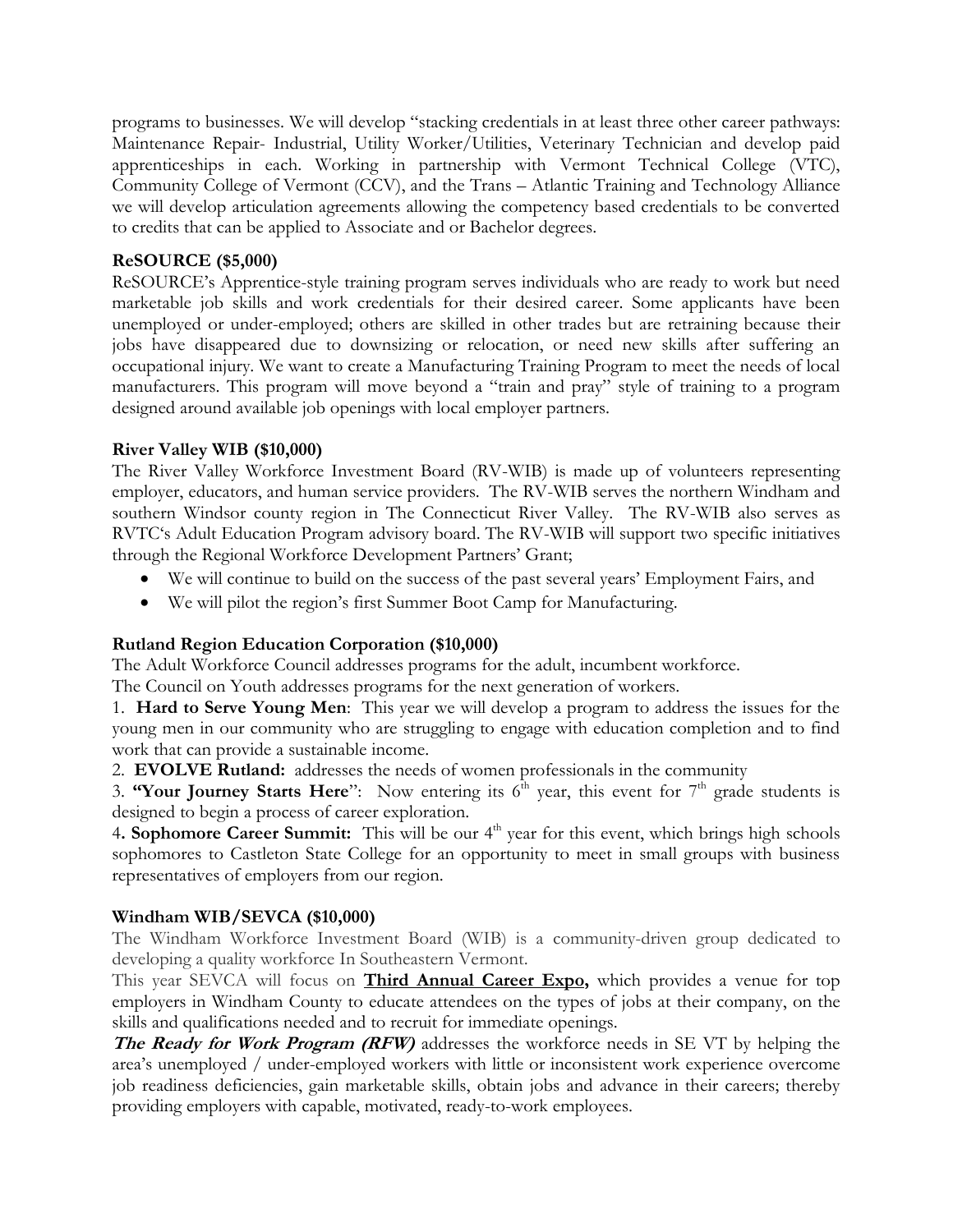### **VDOL Workforce Education and Training Funds**

**Introduction:** Workforce Education and Training Fund grants are intended to support training that will improve the occupational skills of Vermont workers who are unemployed, under-employed, or at risk of becoming unemployed due to changing workplace skill requirements. Eligible applicants include employers, and public and private training providers **in collaboration with employers.**  Activities under this program can include occupational skills training/education, which may include soft skills or work readiness components that are woven into the training curriculum. Preference may be given to projects that train for new or vacant jobs. Projects may also train incumbent workers for promotions or upgrades, or workers who would otherwise be laid off or have their work hours reduced.

#### **PY 2014 WETF Awards**

**Advanced Welding/VT Nondestructive Testing** will provide training to qualify employees to perform welder certifications and weld inspection at the school and in the field. (\$30,000)

**Andrew Pearce Bowls-** Will teach new and incumbent employees in shop and technical skills needed to develop high-quality wood-turning manufacturing techniques. (\$15,000)

**Bear Code, LLC**-will train 3 new employees in the quality control processes and testing procedures specific to software development. (\$15,000)

**Brattleboro Memorial Hospital** – will train up to 189 employees to upgrade job skills and to cross train to new positions in coding and Magnetic Resonance Imaging. (\$35,000)

**Central Vermont Community Action Council**- is collaborating with the Vermont Foodbank to expand its Community Kitchen Academy program in Barre, VT. CVCAC will provide intensive classroom and hands-on instruction in culinary and technical skills to underemployed and unemployed Vermonters. (\$107,741)

**Vermont State Colleges/Lyndon State College – Northeast Precision will train new employees in** shop math and technical skills need for entry level CNC operation. (\$35,000)

**Pete's Greens**- Will train a new team of 4 workers to manage a new Pete's Greens line of minimally processed vegetables that will be sold to institutions and bagged and labeled for retail sales. (\$30,000)

**ReSOURCE** –will provide education and occupational skill training to 47 disadvantaged adults and low income youth with full-time classroom and hands-on practical training through their YouthBuild program. Additional outcomes include construction of affordable housing, weatherization, solar hot water installation, distribution of essential goods including computers and major appliances to low income families. (\$80,000)

**SunCommon**- will provide technical skills training and professional development to staff. Curriculum will include but not be limited to: Phase II of Sales training, best practices in Customer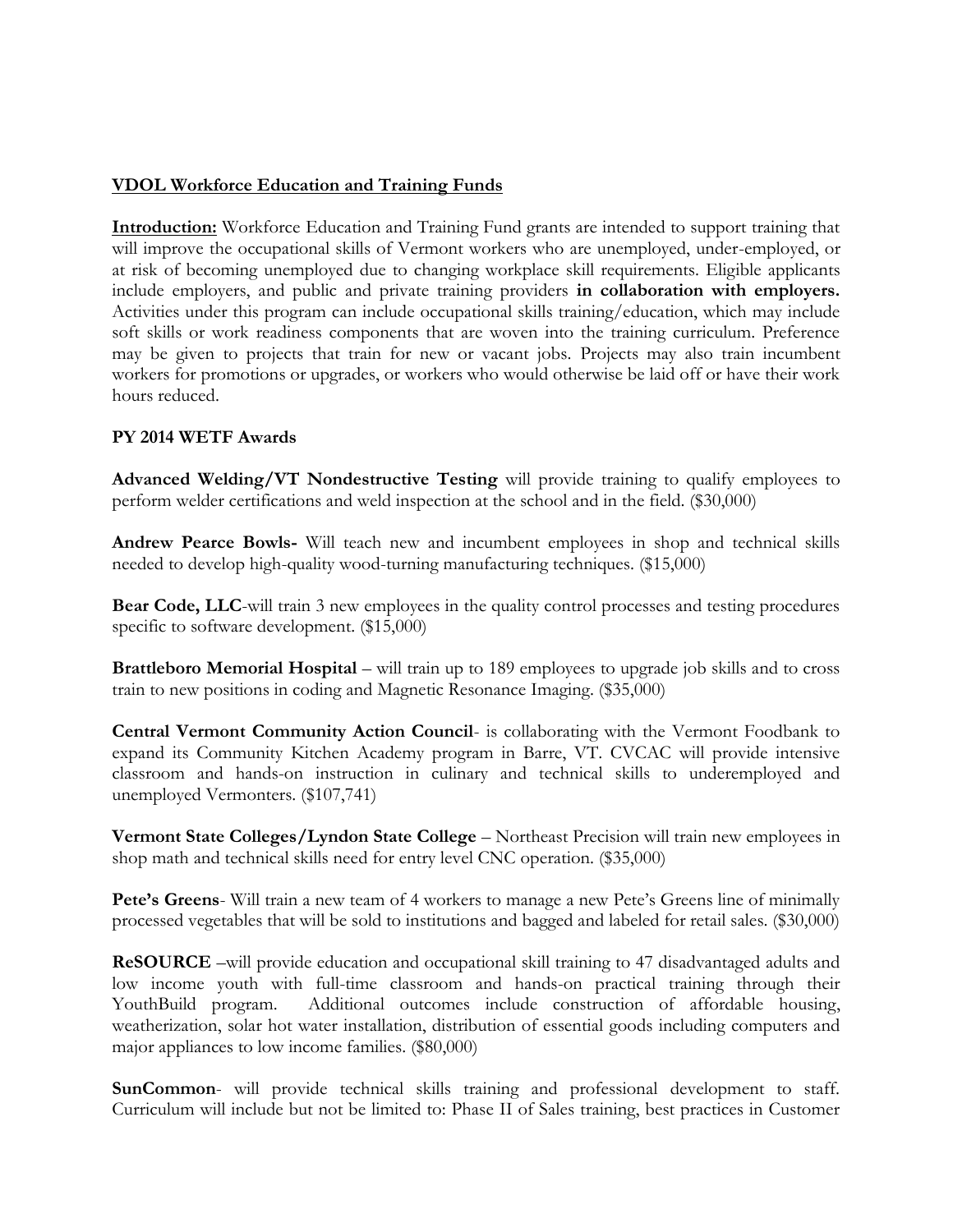Service, Time and Project Management, Excel, Technical Solar installation, Marketing Theories, and best practices in effective marketing techniques, QuickBooks and SunPower Commercial Design. (\$30,000)

**Vermod, LLC**- will train 12 workers in constructing of high performance, super energy efficient manufactured homes. (\$30,000

**Vermont HITEC** –will recruit, educate and place into a USDOL apprenticeship up to 12 Vermonters as medical coders for Dartmouth-Hitchcock Hospital. (\$165,000)

**Vermont Rural Water Association** –will coordinate and conduct Utility Management Certification program for water and wastewater system personnel. (\$35,000)

**Vermont State Colleges/Community College of Vermont**- will provide training in the skill areas required to be work ready employees utilizing the Governor's Career Ready Certificate Program. (\$162,352)

Visiting Nurse Association of Chittenden and Grand Isle Counties - will continue and expand the Career Ladder for PCAs program that not only creates new jobs but also improves employee retention and engagement while increasing client satisfaction. (\$100,000)

**Vermont Works for Women** – will prepare and train 10 women in the basic skills required to obtain employment in the field of law enforcement. (\$20,000)

#### **Performance Measures:**

**# of individuals to be trained: Incumbent Workers New Workers # of New Jobs created # of Existing Jobs retained Increase in Employee Wages: by \_\_\_ percent or by \$\_\_\_/hour Increase in overall business capability:**

**Vermont Department of Labor WETF Mini-Grants**

**Franklin Central Supervisory Union**-will re-instate their Job Shadow Program which places students in a hands-on job shadow in a place of business. (\$3,000)

**Rutland City Public Schools** will work in close partnership with the Rutland Region Workforce Investment Board (RRWIB) in the organization and execution of a career development event: "Your Journey Starts Here" targeting 7<sup>th</sup> graders. It is a college campus based event. Our relationships with local high schools and the business community are vital in this collaboration. Through our involvement in work based learning, we are able to help bring in some of the key components of career exploration activities. We strongly advocate that all schools regardless of their size should be exposed to career based learning experiences. These events also enable the business community to be involved in a very positive and efficient way.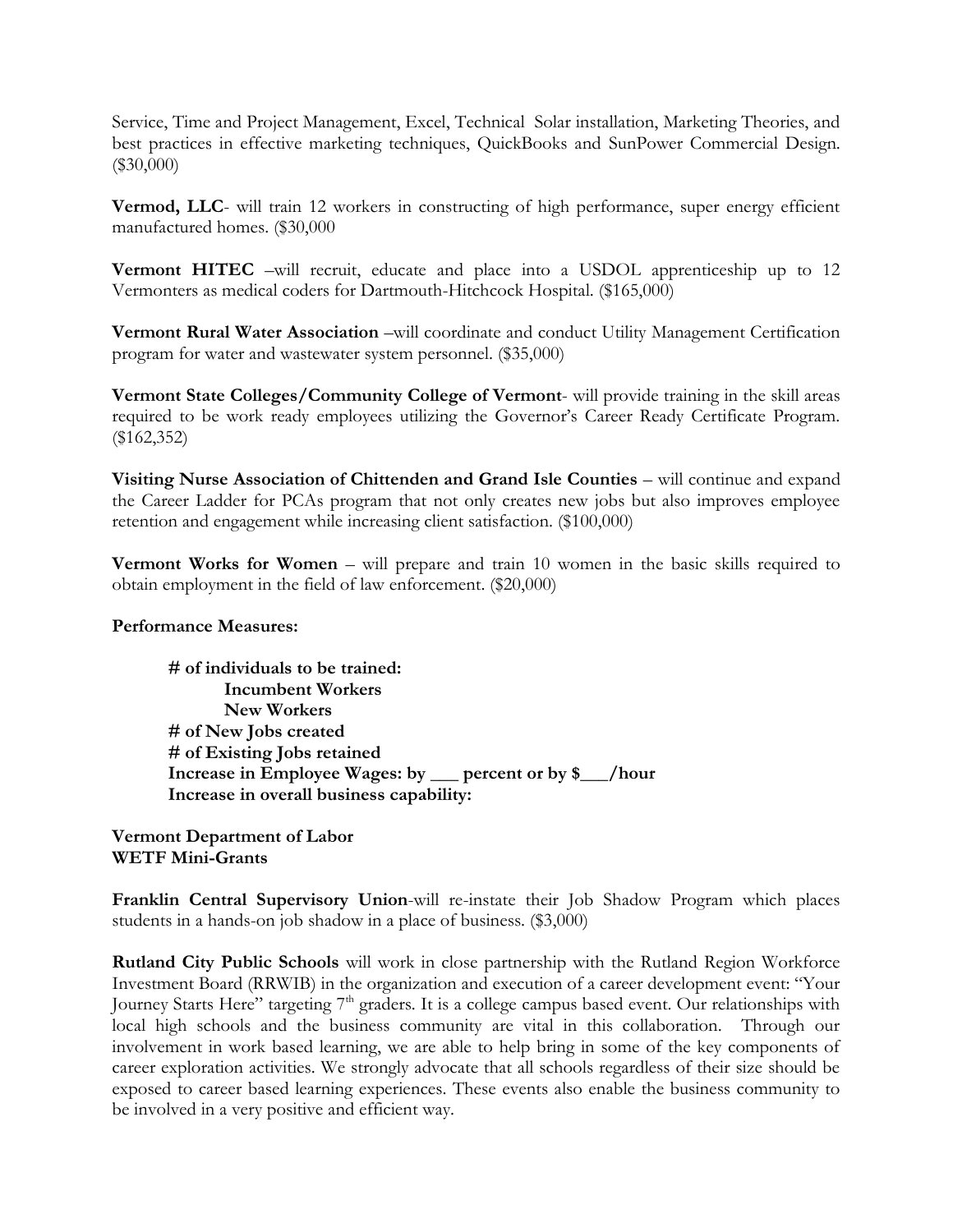#### Governor's Institute on Entrepreneurship

The Governor's Institute on Entrepreneurship provides an in-depth opportunity for high school students to gain the knowledge, skills, mentorship and peer support to ready them for future careers as entrepreneurs or entrepreneurial workers in existing companies. Young people from across Vermont work hands-on alongside professionals gaining exposure to various aspects of entrepreneurship and getting an understanding of the skills and pathways they will need to achieve their career goals. (\$2,900)

#### **Governor's Institute on Engineering**

The Governor's Institute on Engineering provides an in-depth opportunity for high school students to gain the exposure, skills, mentorship and peer support to support pursuit of careers in several fields of engineering. Young people from across Vermont work hands-on alongside professionals gaining exposure to various fields of engineering such as robotics, aerospace, energy, and biomedical engineering, and getting an understanding of the skills and pathways they will need to achieve their career goals. (\$2,900)

#### **Governor's Institute on Information Technology**

The Governor's Institute on Information Technology provides an in-depth opportunity for high school students to gain the exposure, skills, mentorship and peer-support to facilitate pursuit of careers in several fields of information technology. Young people from across Vermont work handson alongside professionals gaining exposure to programming and network security, web design or game design. (\$2,900)

#### **Upper Valley Business and Education Partnership**

The Upper Valley Business and Education Partnership (UVBEP) offers career exploration, workbased learning and professional development programs to K-12 Partner Schools and is seeking funding to meet the increased demand for programs at the  $7<sup>th</sup>-9<sup>th</sup>$  grade level. UVBEP will offer a progression of Career Exploration (CE) programs to grades 7-9 in Vermont schools in the Bradford, Connecticut Valley and Upper Valley Workforce Investment Board regions. A key benefit of the CE programs is that each level offered can build upon the awareness generated from the previous year, resulting in greater overall impact to students.

Grade 7: Junior Achievement Economics for Success Grade 8: Job Shadow Day (JSD) Grade 9: Learn to Earn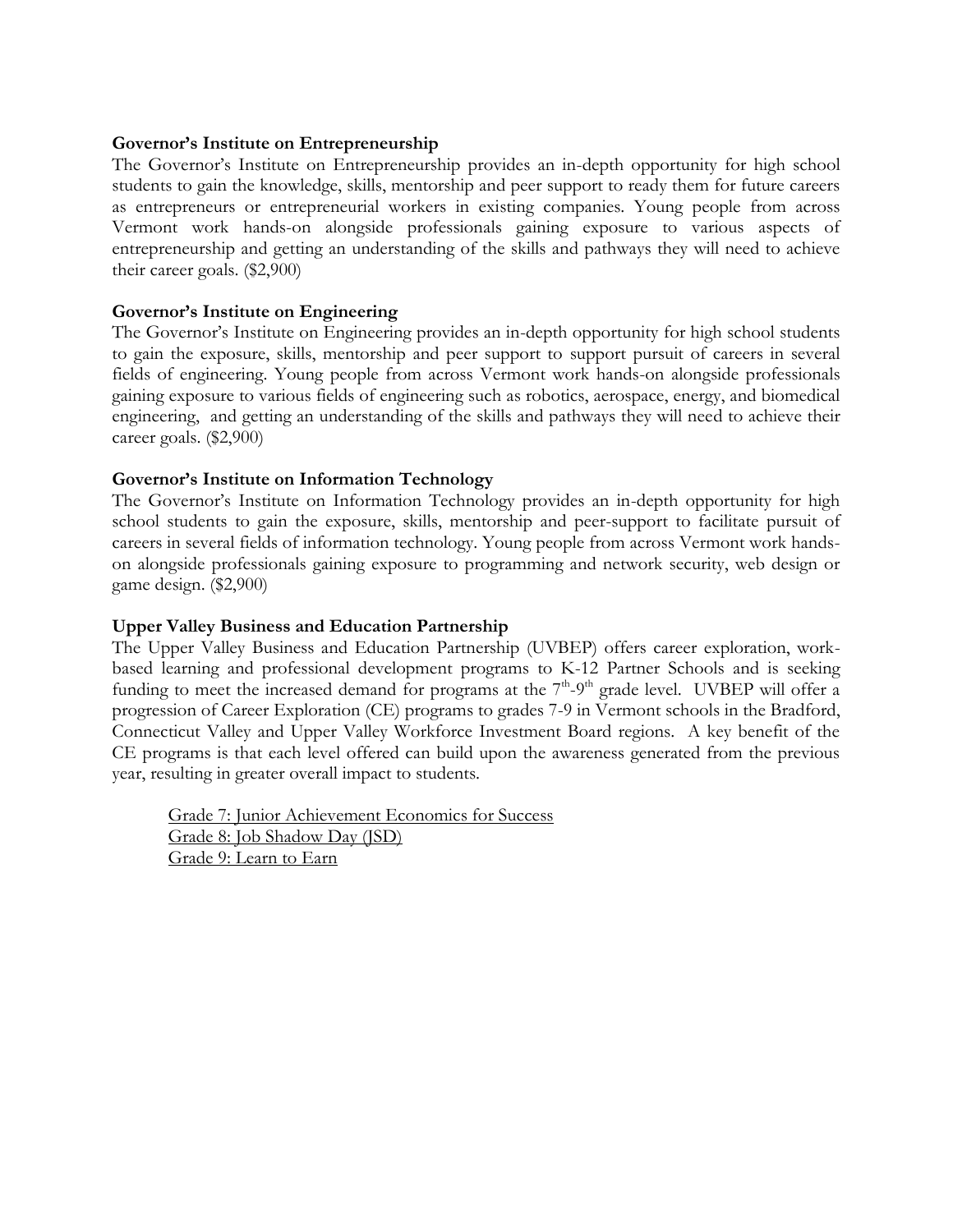| <b>2014 WETF Grantees</b>                  |                              |                             |
|--------------------------------------------|------------------------------|-----------------------------|
| <b>Applicant</b><br><b>Amount</b>          |                              |                             |
|                                            |                              |                             |
|                                            |                              |                             |
| Advanced Welding/VT nondestructive         |                              |                             |
| Testing                                    | S. Burlington                | \$<br>30,000.00             |
| <b>Andrew Pearce Bowls</b>                 | S. Royalton                  | \$<br>15,000.00             |
| <b>Bear Code LLC</b>                       | Montpelier                   | \$<br>15,000.00             |
| <b>Brattleboro Memorial Hospital</b>       | <b>Brattleboro</b>           | $\mathfrak{L}$<br>35,000.00 |
| <b>Central VT Community Action Council</b> | <b>Barre</b>                 | \$107,741.00                |
| <b>Franklin Central Supervisory Union</b>  | St. Albans                   | \$<br>3,000.00              |
| Lyndon State College/Northeast             |                              |                             |
| Precision                                  | Lyndonville                  | \$<br>35,000.00             |
| Pete's Greens, Inc                         | Craftsbury                   | \$<br>30,000.00             |
| <b>ReSource</b>                            | <b>Burlington</b>            | \$<br>80,000.00             |
| SunCommon                                  | Waterbury Ctr.               | $\mathfrak{L}$<br>30,000.00 |
| Vermod                                     | Hartford                     | \$<br>30,000.00             |
| <b>Vermont HITEC</b>                       | Statewide                    | \$165,000.00                |
| <b>Vermont Rural Water Assoc</b>           | Statewide                    | \$<br>35,000.00             |
| Vermont State Colleges/Community           |                              |                             |
| College of VT                              | <b>Statewide</b>             | \$162,352.00                |
| Visiting Nurse Assoc. of Chittenden & GI   | <b>Chittenden/Grand Isle</b> | \$100,000.00                |
| VT. Works for Women                        | <b>Chittenden County</b>     | \$<br>20,000.00             |
|                                            |                              |                             |
|                                            |                              | \$893,093.00                |

| <b>WETF Grants Obligated with 2013 Funds</b> |                           |                   |  |
|----------------------------------------------|---------------------------|-------------------|--|
| <b>Grantee</b><br>Town                       |                           | <b>Grant Amt.</b> |  |
| Association of Africans Living in VT         | <b>Burlington</b>         | 36,551.00<br>\$   |  |
| <b>BioTek</b>                                | Winooski                  | \$1,206.00        |  |
| <b>Brattleboro Food Co-op</b>                | <b>Brattleboro</b>        | \$21,701.00       |  |
| <b>Brookfield</b>                            | Northfield                | \$11,790.00       |  |
| <b>CCV</b>                                   | Montpelier                | \$40,000.00       |  |
| Cornerstone                                  | <b>Barre</b>              | \$7,158.00        |  |
| VT Department of Children & Families         | <b>Statewide</b>          | \$106,120.00      |  |
| Dynapower                                    | S. Burlington             | \$87,993.00       |  |
| FW Webb                                      | Bedford, MA (for VT Sales | \$15,610.00       |  |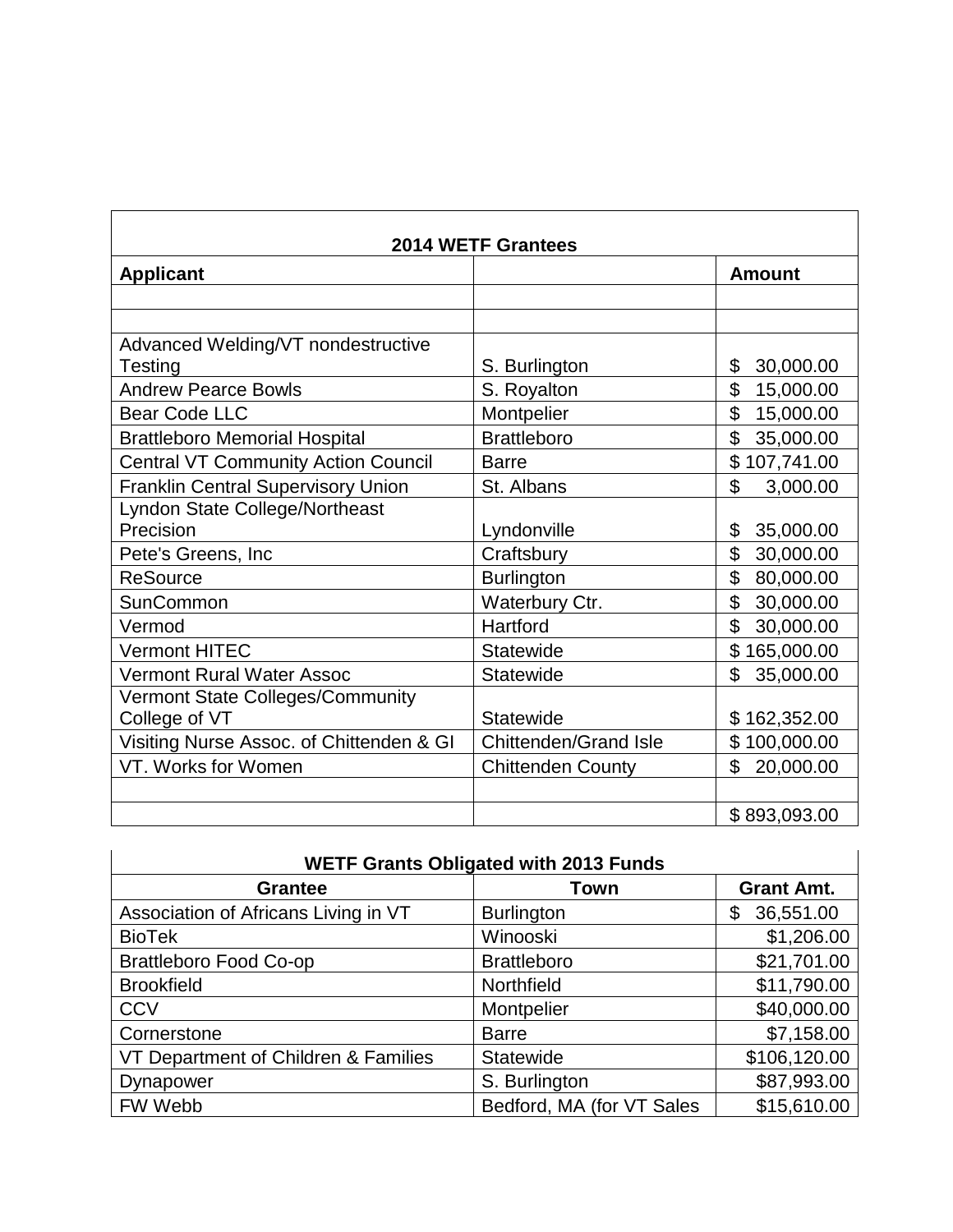|                          | Force)                  |              |
|--------------------------|-------------------------|--------------|
| Hebert & Sons            | Lyndonville             | \$12,867.00  |
| JBM Sherman Carmel, Inc. | Bennington              | \$10,895.00  |
| <b>Navicate</b>          | <b>Statewide</b>        | \$20,000.00  |
| <b>Revision Military</b> | Newport                 | \$39,224.00  |
| Sun Common               | <b>Waterbury Center</b> | \$4,941.00   |
| <b>Sunglow Literacy</b>  | <b>Essex Junction</b>   | \$11,493.00  |
| <b>VTC</b>               | East Randolph           | \$36,960.00  |
| <b>VWW</b>               | Winooski                | \$14,279.00  |
|                          |                         |              |
| <b>Totals</b>            |                         | \$442,237.00 |

## **WETF Grants Obligated with 2012 Funds**

| <b>Grantee</b>                             | <b>Region</b> | <b>Amount</b> |
|--------------------------------------------|---------------|---------------|
|                                            |               |               |
| <b>AGC</b>                                 | <b>ST</b>     | \$21,100.00   |
| <b>ATC</b>                                 | <b>NW</b>     | \$23,742.00   |
| <b>Barre Firefighters</b>                  | <b>CV</b>     | \$4,165.00    |
| <b>Barre Firefighters</b>                  | <b>CV</b>     | \$32,096.00   |
| Biebel Builders, Inc.                      | <b>SE</b>     | \$25,387.00   |
| <b>Black River Produce</b>                 | <b>SE</b>     | \$21,720.00   |
| <b>Brattleboro Memorial Hospital</b>       | <b>SE</b>     | \$18,000.00   |
| <b>CCV/CRC</b>                             | <b>ST</b>     | \$186,843.00  |
| <b>Chittenden Central SU</b>               | <b>NW</b>     | \$15,293.00   |
| Competitive Computing (c2)                 | <b>NW</b>     | \$38,654.00   |
| Dept of Human Services                     | <b>ST</b>     | \$100,000.00  |
| <b>EIV</b>                                 | <b>CV</b>     | \$14,389.00   |
| <b>Farmstead Cheese</b>                    | <b>SE</b>     | \$21,600.00   |
| <b>ICCIE</b>                               | <b>ST</b>     | \$28,000.00   |
| <b>Lamoille North SU</b>                   | <b>NE</b>     | \$5,347.00    |
| North Country Hospital NE                  | <b>NE</b>     | \$16,078.00   |
| <b>Omega Optical</b>                       | <b>SE</b>     | \$16,500.00   |
| <b>PBM Nutritionals</b>                    | <b>NW</b>     | \$144,711.00  |
| <b>Statewide EMT Training</b>              | <b>ST</b>     | \$150,000.00  |
| <b>Utility Risk Management Corporation</b> | <b>CV</b>     | \$17,250.00   |
| <b>VCCICC</b>                              | <b>NW</b>     | \$16,352.00   |
| Vermont Works for Women                    | <b>NW</b>     | \$63,804.00   |
| Visiting Nurse Assoc. of Chittenden &      |               |               |
| <b>Grand Isle</b>                          | <b>NW</b>     | \$93,503.00   |
| VSC/CCV                                    | <b>ST</b>     | \$57,540.00   |
| VT Alliance of Home Health & Hospice       | <b>ST</b>     | \$61,950.00   |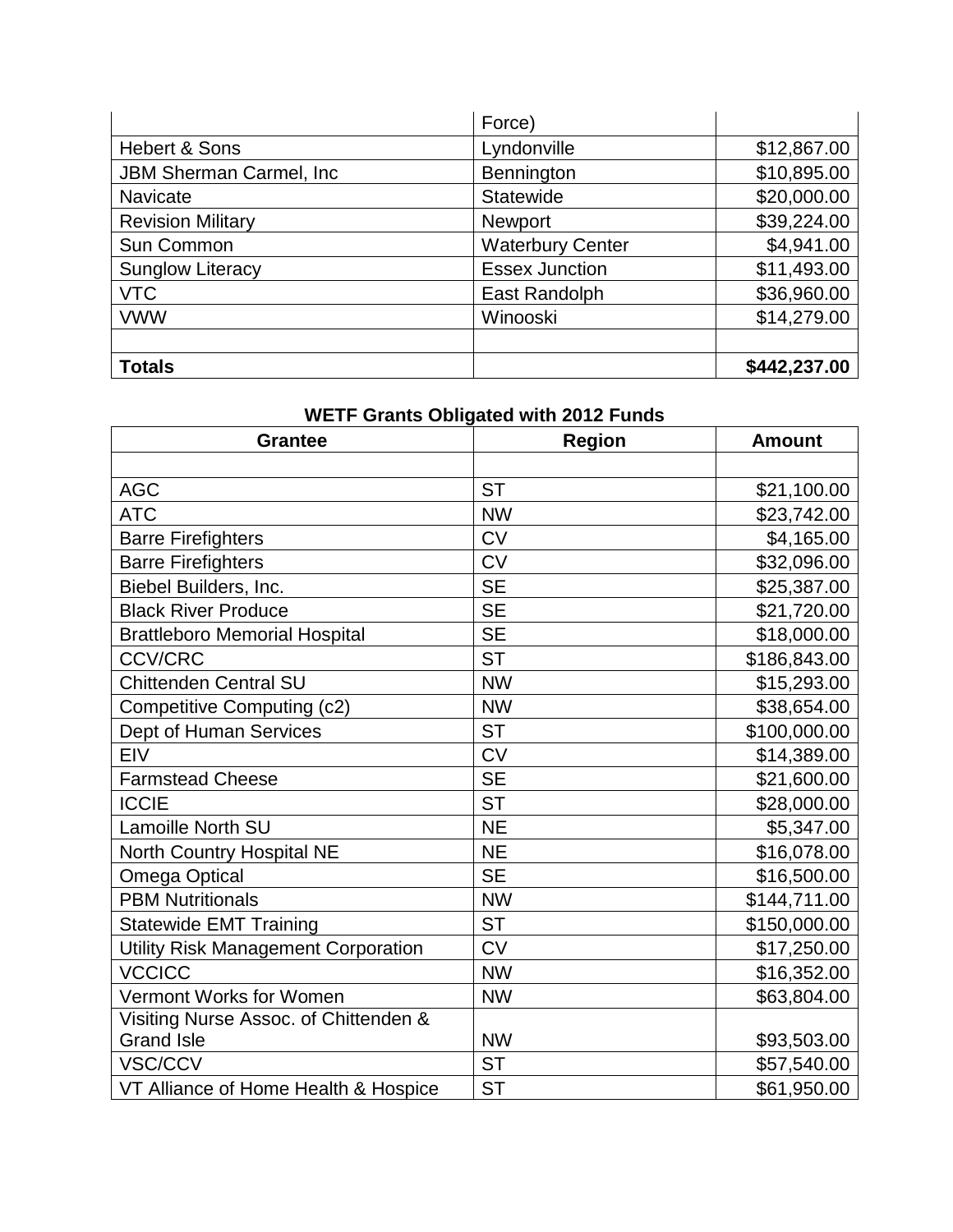| VT Rural Water Association | ⌒⊤ | \$41,934.00    |
|----------------------------|----|----------------|
|                            |    |                |
|                            |    |                |
| <b>Total Obligated</b>     |    | \$1,235,958.00 |

| <b>WETF Grants Obligated with 2011 Funds</b> |               |               |
|----------------------------------------------|---------------|---------------|
| <b>Grantee</b>                               | <b>Region</b> | <b>Amount</b> |
|                                              |               |               |
| <b>Copley Hospital</b>                       | <b>CV</b>     | \$6,363.00    |
| Commonwealth                                 | <b>SE</b>     | \$66,465.00   |
| <b>TLC Nursing Svc</b>                       | <b>NW</b>     | \$9,900.00    |
| <b>Green Mt. Concert Services</b>            | <b>ST</b>     | \$12,847.00   |
| <b>Cedar Hill</b>                            | <b>SE</b>     | \$31,584.00   |
| Tivoly                                       | <b>NE</b>     | \$34,715.00   |
| microDATA                                    | <b>NE</b>     | \$58,489.00   |
| <b>Numia</b>                                 | <b>NE</b>     | \$4,000.00    |
| <b>Stowe Tree Experts</b>                    | <b>CV</b>     | \$2,403.00    |
| <b>AGC</b>                                   | <b>CV</b>     | \$25,114.00   |
| <b>North Country Hospital</b>                | <b>NE</b>     | \$20,080.00   |
| <b>AGC</b>                                   | <b>CV</b>     | \$21,100.00   |
| Fab Tech                                     | <b>NW</b>     | \$45,000.00   |
| Lyndon State College                         | <b>NE</b>     | \$43,300.00   |
| <b>Physicians Computer Company</b>           | <b>NW</b>     | \$8,250.00    |
| <b>VT Criminal Justice Training Council</b>  | <b>ST</b>     | \$41,000.00   |
| <b>ICCIE</b>                                 | <b>ST</b>     | \$23,067.00   |
| <b>CCV</b>                                   | <b>ST</b>     | \$200,000.00  |
| <b>Contractor's Crane Service</b>            | <b>CV</b>     | \$39,987.00   |
| <b>Systems &amp; Software</b>                | <b>NW</b>     | \$113,089.00  |
| <b>VWW (Law Enforcement)</b>                 | <b>NW</b>     | \$20,000.00   |
| <b>Porter Medical Center</b>                 | <b>NW</b>     | \$9,500.00    |
| <b>RSG</b>                                   | <b>CV</b>     | \$8,460.00    |
| Resolution, Inc.                             | <b>NW</b>     | \$11,366.00   |
| Chroma Technology                            | <b>CV</b>     | \$26,000.00   |
| Aramark                                      | <b>NW</b>     | \$11,648.00   |
|                                              |               |               |
| <b>Total Obligated</b>                       |               | \$893,727.00  |
|                                              |               |               |

| WETF Grants obligated with 2010 funds: |              |             |  |
|----------------------------------------|--------------|-------------|--|
|                                        |              |             |  |
| VT Nondestructive Testing              | S Burlington | \$24,900.00 |  |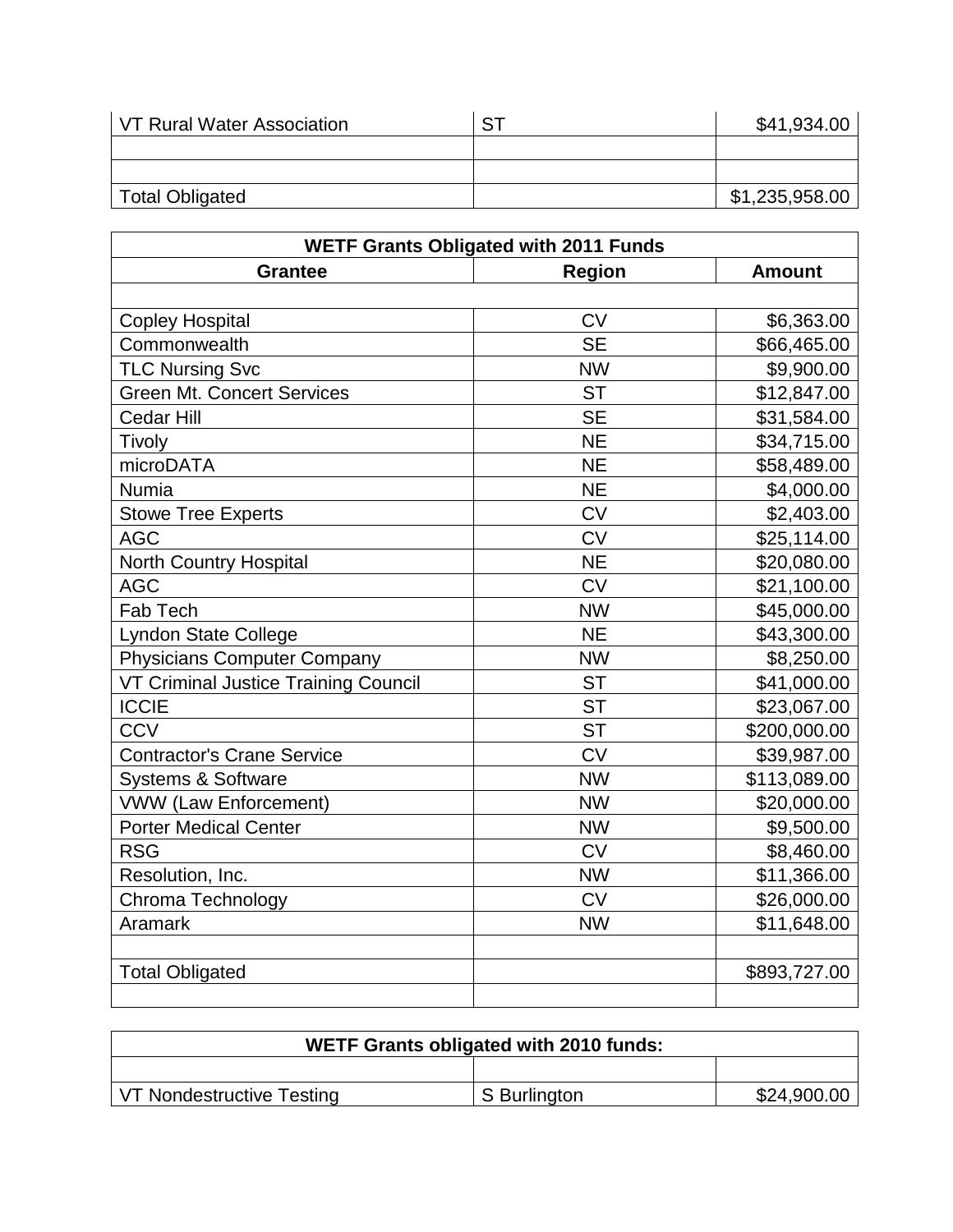| Davis & Hodgdon                     | <b>Burlington</b>      | \$3,994.00     |
|-------------------------------------|------------------------|----------------|
| <b>Auto Craftsmen</b>               | Montpelier             | \$4,725.00     |
| <b>AGC</b>                          | <b>Statewide</b>       | \$50,000.00    |
| <b>VTC/CVHR</b>                     | Randolph               | \$7,632.00     |
| Data Systems                        | <b>Burlington</b>      | \$1,500.00     |
| Marlboro College                    | Marlboro               | \$10,000.00    |
| <b>SB Electronics</b>               | <b>Barre</b>           | \$100,000.00   |
| <b>Austine School</b>               | <b>Brattleboro</b>     | \$20,842.00    |
| Lamoille Valley Chamber of Commerce | <b>Lamoille County</b> | \$21,800.00    |
| North Country Hospital              | <b>NEK</b>             | \$23,825.00    |
| <b>William E Dailey Precast</b>     | Shaftsbury             | \$10,575.00    |
| <b>Association of Africans</b>      | <b>Burlington</b>      | \$42,492.00    |
| Village of Johnson                  | Johnson                | \$4,100.00     |
| <b>IBEW</b>                         | <b>Statewide</b>       | \$48,064.00    |
| <b>VTCJTC (Police Academy)</b>      | Statewide              | \$82,489.00    |
| <b>United Way</b>                   | Statewide              | \$19,000.00    |
| <b>Biebel Builders</b>              | Windsor                | \$40,313.00    |
| <b>VTC Weatherization</b>           | Randolph               | \$7,100.00     |
| <b>Burton Snowboards</b>            | <b>Burlington</b>      | \$35,720.00    |
| Numia Medical                       | Newport                | \$25,270.00    |
| <b>Agency of Agriculture</b>        | Statewide              | \$9,750.00     |
| <b>Copley Hospital</b>              | Morrisville            | \$3,243.00     |
| <b>ICCIE</b>                        | <b>Burlington</b>      | \$19,859.00    |
| Long Trail                          | <b>Bridgewater</b>     | \$6,200.00     |
| Omega                               | <b>Brattleboro</b>     | \$7,650.00     |
| Jay Peak (NCSU)                     | Northeast Kingdom      | \$45,097.00    |
| <b>Vermont Composites</b>           | Bennington             | \$47,096.00    |
| <b>BioTek</b>                       | Winooski               | \$8,832.00     |
| <b>Espresso Bueno</b>               | <b>Barre</b>           | \$2,720.00     |
| King Arthur Flour                   | Norwich                | \$20,000.00    |
| <b>Biebel Builders</b>              | Windsor                | \$20,910.00    |
| Northwestern Counseling             | St. Albans             | \$16,532.00    |
| Dealer.com                          | <b>Burlington</b>      | \$150,000.00   |
| Maple Mountain Woodwork             | Richford               | \$80,000.00    |
| <b>Highfields</b>                   | <b>Hardwick</b>        | \$6,855.00     |
|                                     |                        |                |
|                                     |                        | \$1,029,085.00 |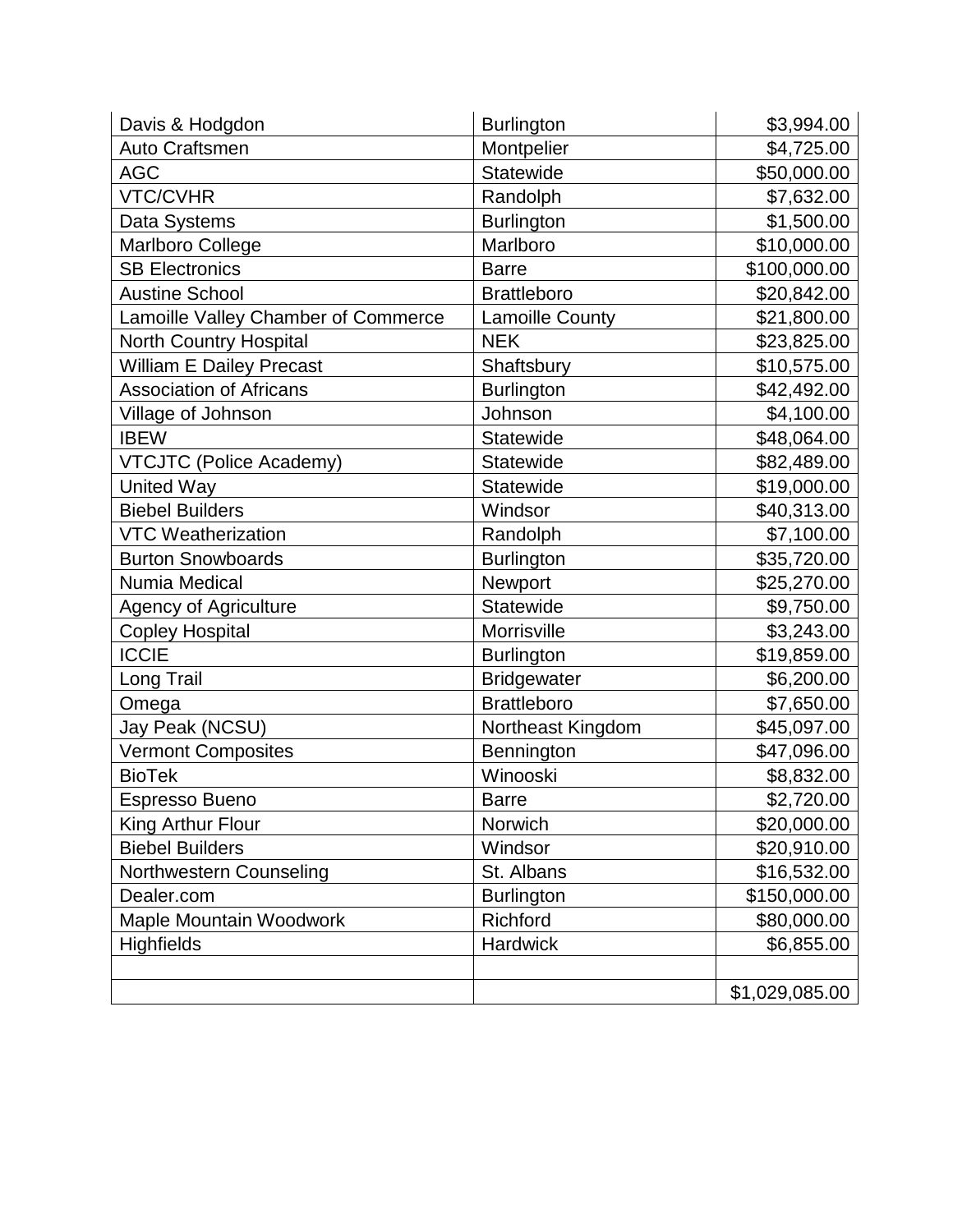| <b>Regional Workforce Partnership Awards 2014</b> |                    |              |
|---------------------------------------------------|--------------------|--------------|
| <b>Applicant</b>                                  | <b>Address</b>     | Amt.         |
|                                                   |                    |              |
| <b>Bennington County Industrial Corporation</b>   | Bennington         | \$10,000.00  |
| <b>CVCAC</b>                                      | <b>Barre</b>       | \$15,000.00  |
| <b>Franklin Grand Isle WIB</b>                    | St. Albans         | \$10,000.00  |
| Gr. Mt. Economic Devp. Corp.                      | White River Jct.   | \$10,000.00  |
| Lake Champlain WIB                                | <b>Burlington</b>  | \$25,000.00  |
| <b>Lamoille Valley WIB</b>                        | <b>Hyde Park</b>   | \$10,000.00  |
| Addison County Economic Devp. Corp.               | Middlebury         | \$9,740.00   |
| <b>River Valley Tech Ctr</b>                      | Springfield        | \$10,000.00  |
| <b>Rutland Regional WIB</b>                       | Rutland            | \$10,000.00  |
| <b>Windham WIB</b>                                | Westminster        | \$10,000.00  |
| <b>Brattleboro Devp. Credit Corp</b>              | <b>Brattleboro</b> | \$10,000.00  |
|                                                   |                    |              |
| Total                                             |                    | \$129,740.00 |
|                                                   |                    |              |
| <b>Regional Workforce Partnership Awards 2013</b> |                    |              |
| <b>Applicant</b>                                  | <b>Address</b>     | Amt.         |
|                                                   |                    |              |
| Bennington Cty School & Workforce Partnership     | Bennington         | \$8,030.00   |
| <b>CVCAC</b>                                      | <b>Barre</b>       | \$15,000.00  |
| <b>Franklin Grand Isle WIB</b>                    | St. Albans         | \$15,000.00  |
| Gr. Mt. Economic Devp. Corp.                      | White River Jct.   | \$11,760.00  |
| Lake Champlain WIB                                | Burlington         | \$22,500.00  |
| Lamoille Valley WIB                               | <b>Hyde Park</b>   | \$13,067.00  |
| Patricia A. Hannaford Regional Technical School   |                    |              |
| <b>District</b>                                   | Middlebury         | \$6,000.00   |
| <b>River Valley Tech Ctr</b>                      | Springfield        | \$7,000.00   |
| <b>Rutland Regional WIB</b>                       | Rutland            | \$14,500.00  |
| Southeastern VT Community Action Council          | Westminster        | \$13,000.00  |
|                                                   |                    |              |
| Total                                             |                    | \$125,857.00 |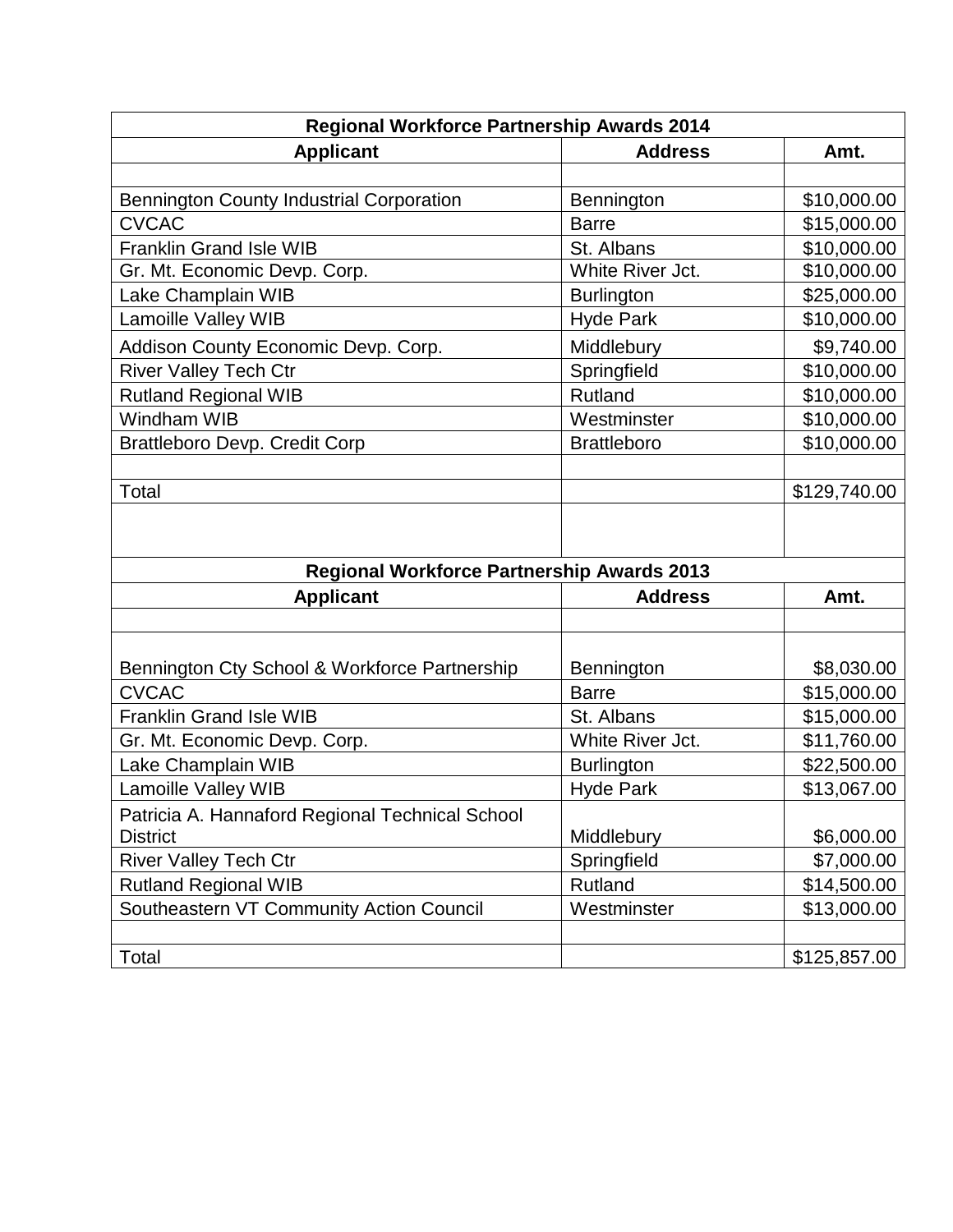| <b>WIB Grants 2012</b>                      |                             |                  |
|---------------------------------------------|-----------------------------|------------------|
|                                             |                             | <b>Grant Amt</b> |
|                                             |                             |                  |
| Bennington Cty Schl & Workforce Partner     | Bennington                  | \$7,826.00       |
| <b>Central Vermont Economic Dev Corp</b>    | <b>Barre</b>                | \$11,965.00      |
| <b>Franklin Grand Isle</b>                  | St. Albans                  | \$10,875.00      |
| Green Mountain Economic Dev. Corp.          | <b>White River Junction</b> | \$8,750.00       |
| Lake Champlain Chamber of Commerce          | <b>Burlington</b>           | \$20,000.00      |
| <b>Lamoille North Supervisory Union</b>     | <b>Hyde Park</b>            | \$5,801.00       |
| Patricia Hannaford Regional Tech. School    | Middlebury                  | \$4,000.00       |
| <b>River Valley Technical Center</b>        | Springfield                 | \$7,580.00       |
| <b>Rutland Region Education Corporation</b> | Rutland                     | \$13,728.00      |
| Southeastern Vermont Community Action       | Westminster                 | \$9,750.00       |
| St. Johnsbury Academy                       | St. Johnsbury               | \$6,078.00       |
| Total                                       |                             | \$106,353.00     |